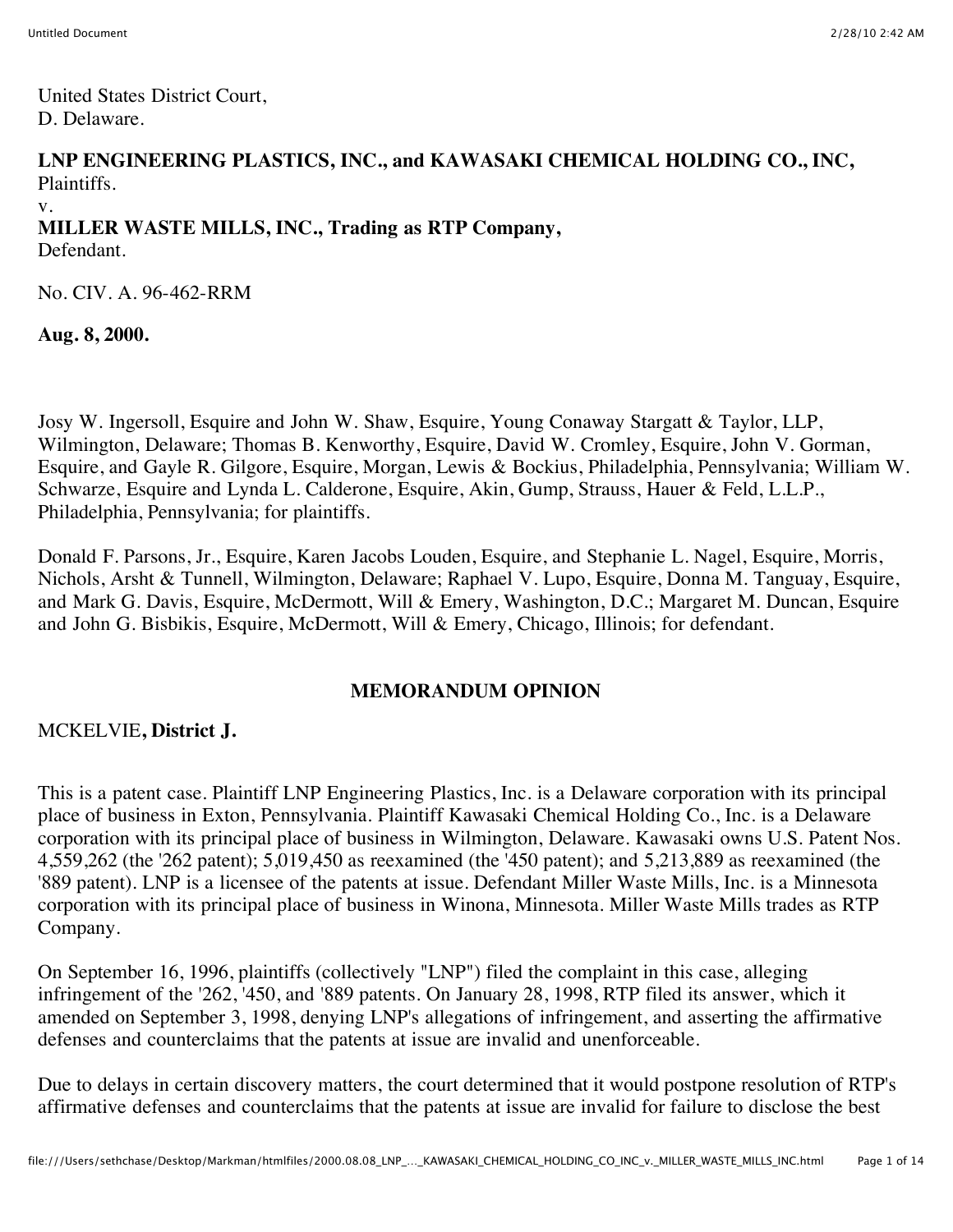mode, and unenforceable due to inequitable conduct. Beginning on November 12, 1998, the parties tried the remaining issues to a jury, which found that the claims in suit were not infringed and were invalid for indefiniteness. The jury also found that claim 3 of the '262 patent and claim 1 of the '889 patent were invalid due to obviousness, but that claim 1 of the '450 patent was nonobvious.

On December 17, 1999, the court issued an Opinion and Order in which it found, as a matter of law, that the asserted claims were infringed, and were not invalid due to obviousness or anticipation. The court determined that claim 3 of the '262 patent and claim 1 of the '450 patent were not invalid for indefiniteness, but that claim 1 of the '889 patent was indefinite. The court granted LNP a new trial on damages and willfulness.

On May 30, 2000, the court began a four-day jury trial to resolve the issues of actual damages, willfulness, and best mode. The jury found that claim 3 of the '262 patent was invalid for failure to disclose the best mode, but that claim 1 of the '450 patent and claim 1 of the '889 patent were not invalid. The jury awarded LNP \$13,322.00 based upon a 5% royalty rate, and found that RTP did not willfully infringe the patents at issue. On June 16, 2000, RTP moved for judgment as a matter of law on its best mode defense and on actual damages.

On June 29, 2000, the court held a bench trial on the issue of inequitable conduct.

On July 27, 2000, the court heard oral arguments on the pending motions and on RTP's counterclaim of inequitable conduct. This is the court's decision on RTP's motions for judgment as a matter of law and on RTP's counterclaim of inequitable conduct.

# **I.** *FACTUAL AND PROCEDURAL BACKGROUND*

The court draws the following facts from the testimony presented at the May 30, 2000 and the June 29, 2000 trials in this case. The court has set forth the technological and procedural background of this case in its December 17, 1999 Opinion. Following is a summary of the facts relevant to the pending matters.

## **A.** *Williams' Laboratory Notebook*

The patents at issue relate to fiber-reinforced plastics, wherein the reinforcement filaments are "substantially completely wetted" by a thermoplastic resin. The claimed technology was developed in the 1980s at Imperial Chemical Industries, PLC ("ICI"), which employed the following three inventors of the patents in suit: Frederic Cogswell, David Hezzell, and Peter Williams. The process for making the claimed plastics involves pulling strands of fiber (also known as laces, tapes, rovings, or tows) over and under a series of "spreader bars" in a tank containing plastic resin. Through this process, the resin is forced into the strands and surrounds the individual filaments of the fiber. The strands exit the wetting tank and are pulled through a die. Multiple parallel strands are simultaneously processed in this manner.

Williams kept a laboratory notebook from 1980 to 1982 that purportedly describes three techniques to improve the wetting of the reinforcement filaments. First, the notebook describes that, as the unwetted strands enter the resin bath, a grooved roller can be used to separate the strands. The notebook provides a diagram of the roller, and states: "This roller kept the laces separated at the point of entry into the molten polymer, thereby increasing the area of lace subjected to wetting."

Second, the notebook describes the "lace path" of the fiber strand through the impregnation tank. The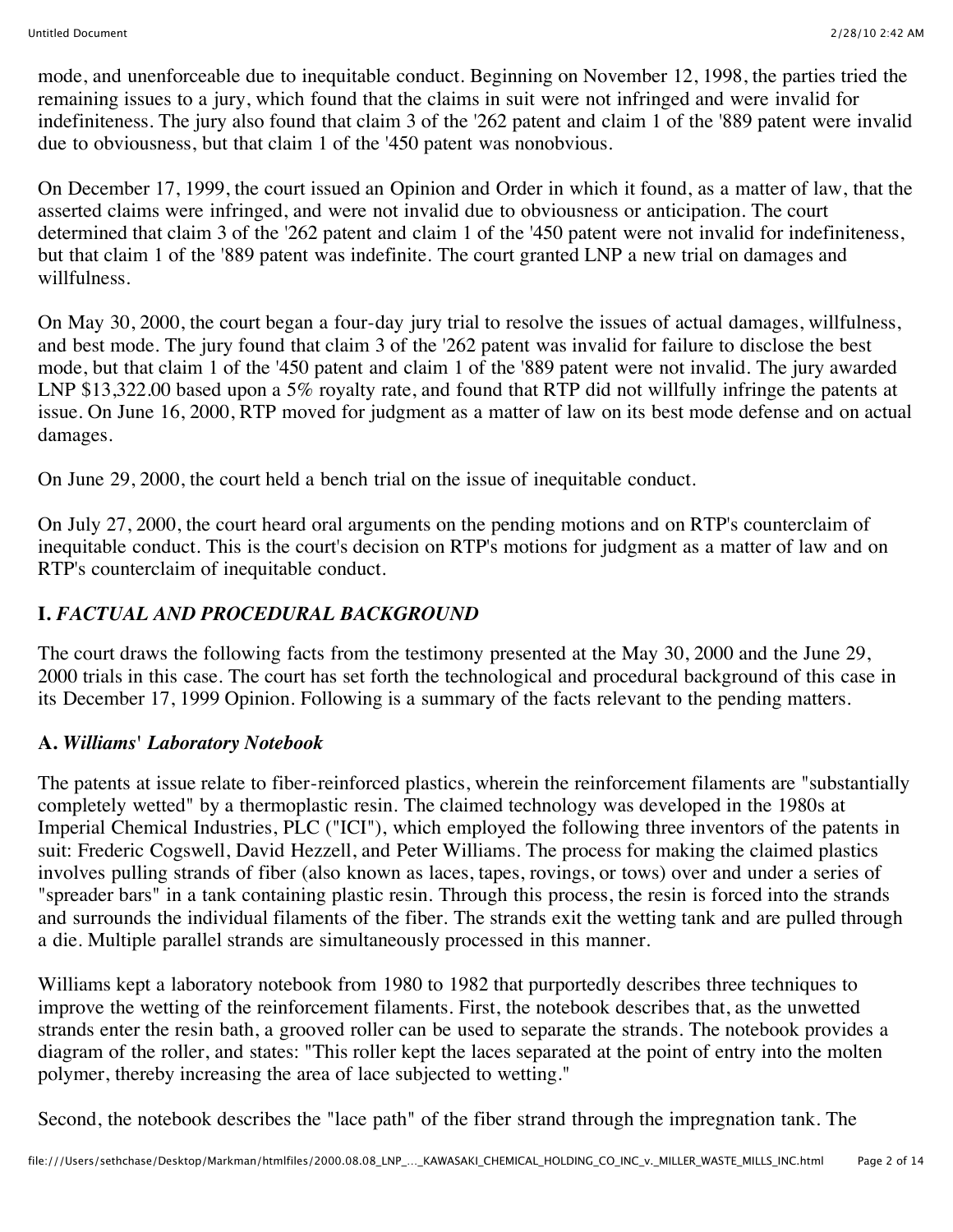notebook contains a diagram of the lace path, and states that "the path through the melt was critical, in that, one lacing up pattern was superior to another, giving rise to an indication of the entire wetting achieved, in conjunction with the number of spreader bars engaged."

Third, the notebook describes the angle at which the laces exit the tank and enter the die. The notebook states that as the laces exit the tank, "the laces are left in a path of travel, so the entry into the die is as near to horizontal as possible, then an increase in wetting could be achieved."

## **B.** *The Patents at Issue*

Beginning in 1983, the inventors applied for a series of the patents on this reinforced plastic. William Schwarze is the patent attorney responsible for prosecuting the patents at issue. The '262 patent claims a fiber strand whose individual filaments are wetted by a polymer resin. The '450 patent claims pellets that are chopped from this strand. The '889 patent claims a product that is injection molded from such pellets. The asserted claims require that the reinforcement fibers be "substantially completely wetted," which this court has determined to mean:

Largely, but not necessarily wholly, surrounded by resin. In the context of LFRT pellets, it is surrounding the individual filaments by resin to the extent that in articles injection molded from such pellets, the individual filaments are randomly dispersed and at least 50% by weight of the filaments retain a length of 2 millimeters or greater.

Under this claim construction, the claimed invention has two essential characteristics: (1) the individual filaments in an injection molded article must be randomly dispersed; and (2) the individual filaments must have sufficiently retained their length such that at least 50% by weight of the filaments are at least 2 millimeters long.

The patents share a common specification. The specification contains 50 examples describing characteristics of the claimed technology. Example 32 explains the process for drawing tapes of filaments through a melt bath. In part, Example 32 states:

In the apparatus five cylindrical bars each of diameter 12.5 mm were heated to 380 (deg.)C. The 14 tapes were drawn under tension to give a band 50 mm wide passing into an adjustable nip formed by the first two bars with their longitudinal axes in a horizontal plane. The band subsequently passed under and over three further heated bars also having their longitudinal axes in the same horizontal plane. The use of the first two bars to form a nip enabled a polymer feed to be fed on both sides of the band.

# **C.** *The Japanese Proceedings*

# **1.** *The Japanese counterpart application*

In the 1990s, ICI sought Japanese and European counterparts for the '889 patent. On August 29, 1994, the Japanese patent office issued a final rejection of the counterpart application for the '889 patent. The examiner based his rejection on Japanese Unexamined Patent Publication No. 56-5714 ("JPP '714"), stating that "there is no substantial difference between the fibers of the present invention and those of JPP '714." The examiner also explained that "a state of dispersion of the fibers in the fiber-reinforced molded articles can be suitably controlled depending upon the desired use of the articles, and that inclusion of individual filaments in the fiber-reinforced molded articles as in the present invention can be easily attained by a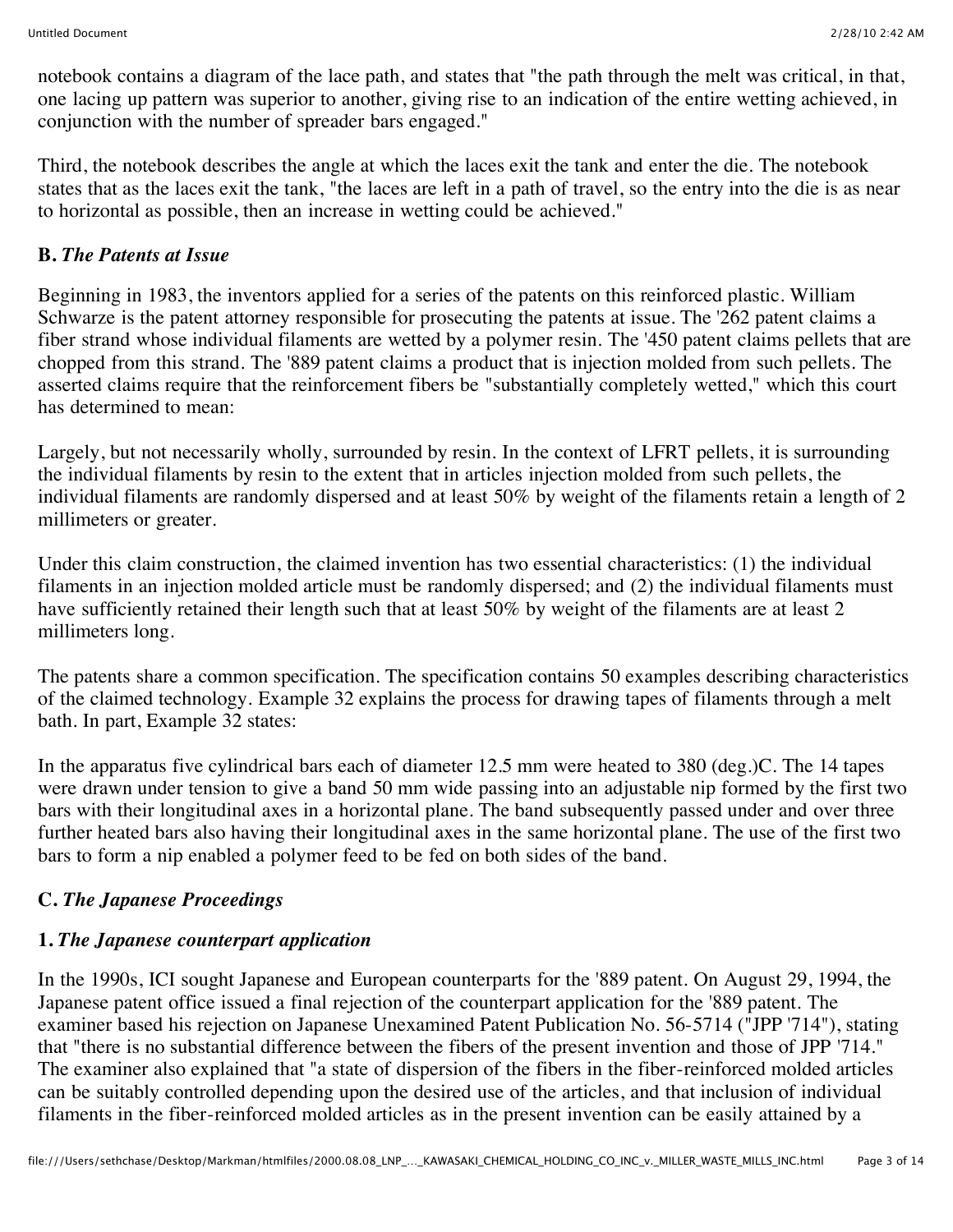person skilled in the art."

## **2.** *JPP '714*

JPP '714 was filed in the Japanese patent office on June 28, 1979 by Aisin Sekei Co, Aisin Kakou Co., and Toyota Chuo Kenkyusho K.K. Claim 1 of the application, from which the remaining claims depend, refers to thermoplastic resin pellets "containing long fiber bundles comprising from several ten to several thousand single fibers," and "said long fiber bundles being disposed" to extend parallel to an axial direction, and a "filler substantially uniformly dispersed in said thermoplastic resin pellets." FN1

FN1. The partial translation of JPP '714 that Schwarze later obtained has slightly different claim language. The partial translation refers to "strands of long fibers comprising bundled single fibers."

The detailed description recites that the filler is added "for the purpose of reducing molding anisotropy and warpage during production of the reinforced pellets." It states, moreover, that the "long fiber bundles are disposed to extend substantially parallel to the axial direction over the entire length of the reinforced pellet," and that "the greater part of the long fiber bundles were distributed in the molded piece with a median of about 4 mm." The patent provides a table of the physical characteristics of molded articles formed from the claimed pellets, and states that "the molded pieces using the reinforced pellets according to the present invention are free from problems such as molding anisotropy and warpage."

## **3.** *JPP '715*

Japanese Unexamined Patent Publication No. 56-5715 ("JPP '715") was filed on the same date by the same applicants as JPP '714. JPP '715 also refers to pellets of reinforced thermoplastic resin. The claims refer to "strands of long glass fibers ... compris[ing] bundled single fibers in the amount of several tens through thousands." The specification states, moreover, that a molded article was analyzed, and that "glass fibers are contained in the molded article, and many of them are distributed therein in a substantial normal distribution with the middle length value of about 4 mm, an increase of the mechanical strengths could be obtained in the article."

#### **D.** *The United States Reexamination Proceedings*

In 1994, LNP informed several of its competitors, including RTP, of its claims to the technology at issue. The competitors asserted that the patents were invalid in light of the prior art, including U .S. Patent Nos. 4,312,917 and 4,439,387, issued to Ronald Hawley, and U.S. Patent Nos. 3,042,570 and 2,877,501, issued to Rexford Bradt.

On September 25, 1995, LNP requested reexamination of the '450 and '889 patents. Among the prior art references that LNP submitted to the PTO were the Hawley patents, the Bradt patents, JPP '715, and UK Patent No. 1,167,849, issued to Kiyoshi Hattori. On February 6, 1996, the examiner rejected the claims of the '450 patent, stating that the pellets of the Hattori '849 reference inherently possess the fiber length retention and dispersal properties of the claims. Shortly after receiving the rejection, Schwarze conducted an interview with the examiner during which he discussed laboratory results comparing the claimed articles to prior art plastics, especially those disclosed by Hattori. In a subsequent filing, Schwarze stated that "it is submitted that all of the present claims 1, 2, 4-7 and 8-10 patentably distinguish over the prior art of record and known to Requestor." After a series of further communications, the examiner allowed the claims. On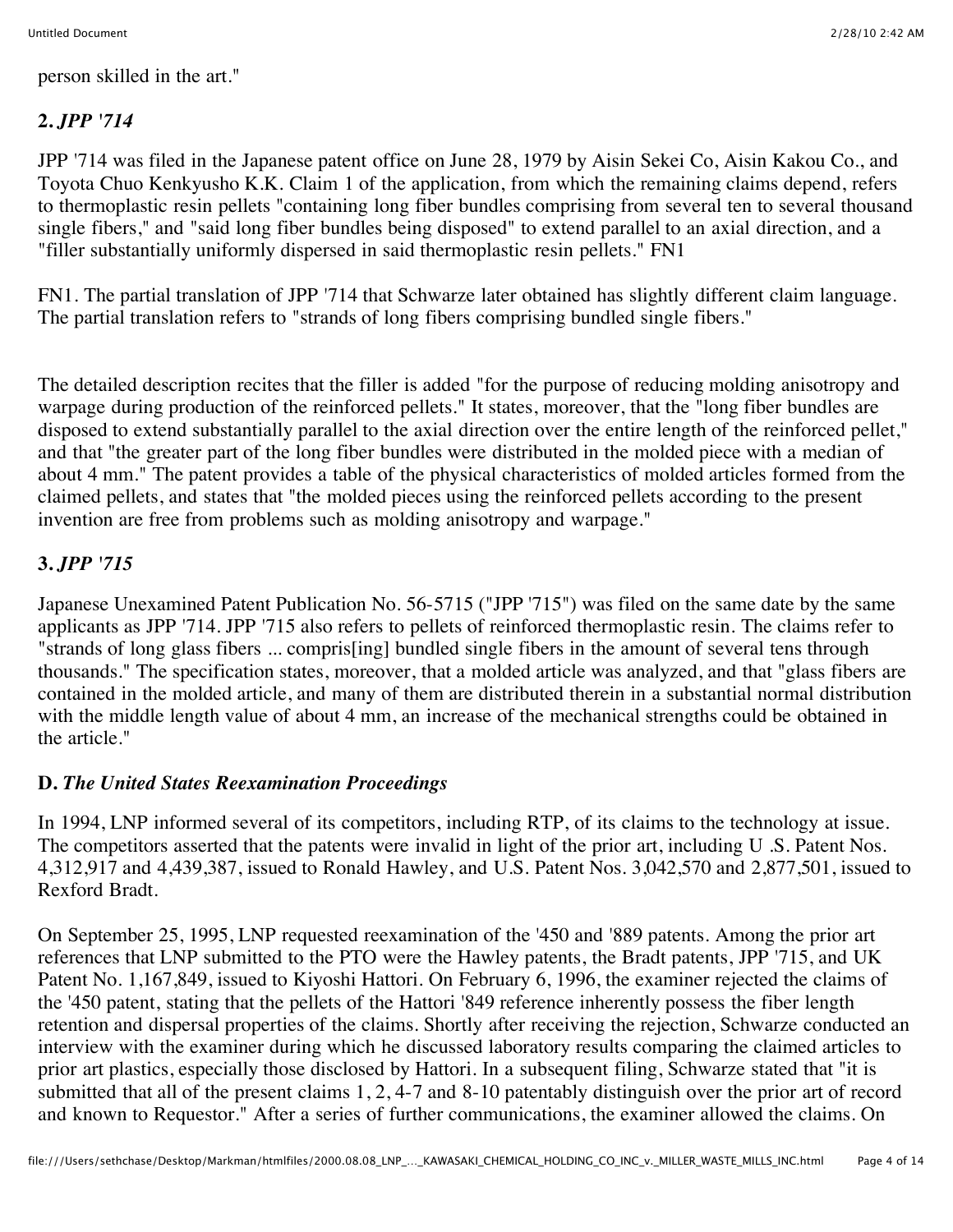October 29, 1996, the PTO issued reexamination certificates for the '450 and '889 patents.

## **E.** *The First Trial*

On September 3, 1998, the court held a pre-trial conference prior to the first trial in this matter. In the pretrial order submitted by the parties, RTP included among its "Issues of Fact Which Remain To Be Litigated" a listing of the prior art references which it contended anticipate or render obvious the claimed invention. RTP included JPP '714 in this list.

Beginning on November 12, 1998, the court held the first trial in this action, during which the parties litigated issues including anticipation and obviousness. As reflected in the trial testimony and on the verdict form, RTP based its invalidity defenses on the Hawley patents, the Bradt patents, the Hattori patent, and the commercial embodiments of these patents. As noted above, the jury found, among other things, that the claims were not invalid for anticipation; that claim 3 of the '262 patent and claim 1 of the '889 patent were invalid due to obviousness; and that claim 1 of the '450 patent was nonobvious. On December 17, 1999, the court issued an Opinion and Order in which it found, as a matter of law, that the asserted claims were not invalid due to obviousness nor anticipation.

## **F.** *The Trial on Best Mode and Damages*

On May 30, 2000, the court began a four-day jury trial to resolve the issues of actual damages, willfulness, and best mode.

The parties presented deposition testimony of Williams, Hezzell, and Cogswell. Williams read the portions of his laboratory notebook discussing the use of a grooved roller, the lace path, and the entry angle of the lace into the die. Williams acknowledged that he used no method other than a grooved roller for separating the laces as they enter the wetting tank. Williams testified, however, that "the grooved roller did not improve the wetting." He stated that the inventors "were concerned with wetting individual filaments of fiber tows, and the grooved roller did nothing for [them] in that at all."

LNP presented expert testimony of Arthur Gibson, a professor of materials science at New Castle University in the United Kingdom. Gibson testified that the use of a grooved roller is a production detail: "It was an absolute detail and I think you could choose from rollers, pins, combs, plates with holes in, and in fact, the alternatives would probably be more effective than a grooved roller."

Gibson also testified that the entry angle of the roving into the exit die did not affect the degree of impregnation of the resin into the individual filaments of the strand. He stated:

Q. Does the entry of the roving into the exit die affect the wetting of the individual filaments?

A. No. The wetting-the whole teaching of the patents is that the wetting is accomplished by the contact between the roving and the spreader surface. The exit die will have very little effect on the roving. It's simply the hole by which the material exits the bath.

Cogswell further discussed the effect of the entry angle on the degree of wetting, stating that "I don't think the entry into the die was related to the wetting of either the filaments or the strand ."

The inventors discussed the extent to which the preferred lace path is disclosed in the patent. Williams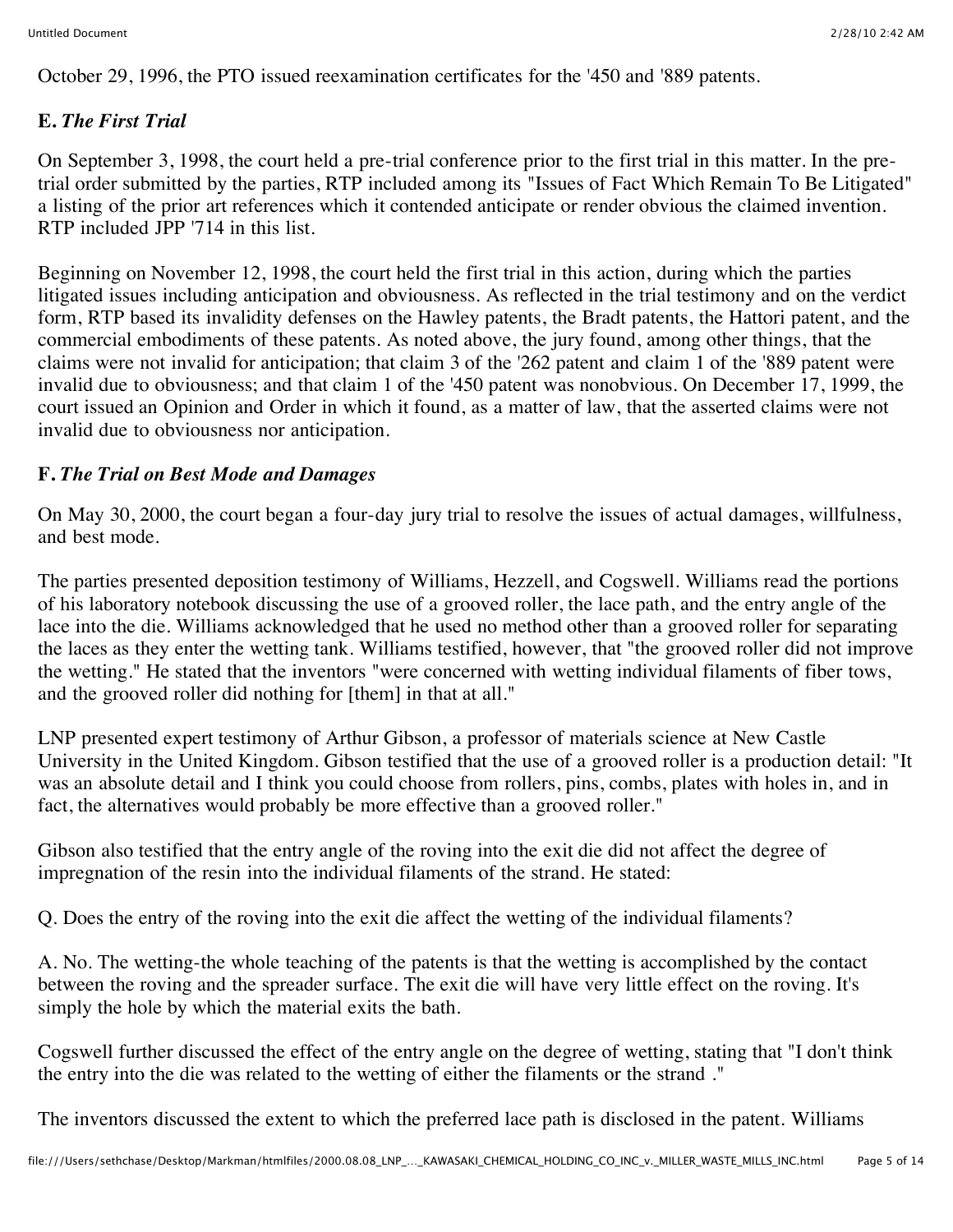acknowledged that the features of the lace up pattern that produced superior wetting were "the increased number of bars and the fact that the lace went over and under those bars." Hezzell testified that the specification is sufficiently descriptive as to obviate the need for a diagram of the lace path. He stated:

There is no diagram, but there are descriptions. For example, Example 32 tells me very clearly to use five cylindrical bars 12.5 millimeters in diameter. I have to heat them to 380 degrees C, and if I put 14 tapes under them, I will get a product. It describes very accurately that the tapes pass through an adjustable nip formed by the first two bars with their longitudinal axes on a horizontal plane. It also describes that the bound subsequently passed under and over three further heated bars, also having their longitudinal axes in the same horizontal plane. That indicates to me that those five bars are in a straight line.

To support its case on damages, LNP presented deposition testimony of Peter McCamley, RTP's Vice President of Research and Development. McCamley reviewed a price list for RTP's products, and acknowledged that the price list states that the profit margins for RTP's products [REDACTED].

LNP called Richard Burns, who was president of LNP in 1992. Burns stated that he would have been involved in any royalty negotiations between LNP and RTP, but that LNP has sought to fully exploit its patent position and was not interested in licensing its patents. Burns stated that, had LNP been forced to negotiate a license, it would have allowed RTP to recover its incremental costs, "plus no more than 10 percent above that." Burns testified that LNP would have sought the remainder of RTP's margin as a royalty.

LNP presented internal RTP memoranda listing RTP's sales of long fiber reinforced thermoplastics containing 30% or more by volume of fibers. The documents show that RTP's sales figures for these products totaled \$238,283 from 1990 to February 18, 1998, and \$26,894 between February 19, 1998 to September 30, 1998.

On June 2, 2000, the jury rendered its verdict, finding: (1) that RTP did not willfully infringe the '262 and '450 patents; (2) that claim 3 of the '262 patent is invalid for failure to disclose the best mode; (3) that claim 1 of the '450 patent and claim 1 of the '889 patent are not invalid for failure to disclose the best mode; and (4) that LNP was entitled to damages for past infringement in the amount of \$13,322.00, using a reasonable royalty rate of 5%.

#### **G.** *The Trial on Inequitable Conduct*

On June 29, 2000, the court held a bench trial on the issue of inequitable conduct. RTP called Schwarze, who testified that he was aware of the Japanese patent office's rejection of the Japanese counterpart to the '889 patent based on JPP '714. Schwarze stated that he obtained a partial translation of JPP '714 which contains its claims. Schwarze testified that he determined, based on the partial translation, that JPP '714 was cumulative to JPP '715, and that he accordingly submitted only JPP '715 to the U.S. PTO during the reexamination proceedings.

LNP called George Niznik, the Vice President of Research & Development and Technology at LNP. Niznik testified that he was partially responsible for LNP's litigation strategy. He stated that after LNP originally asserted its patents against several competitors, the competitors raises a substantial question of the validity of LNP's patents. He testified that LNP initiated reexamination proceedings in the PTO for the '450 and '889 patents to ascertain their validity prior to litigation.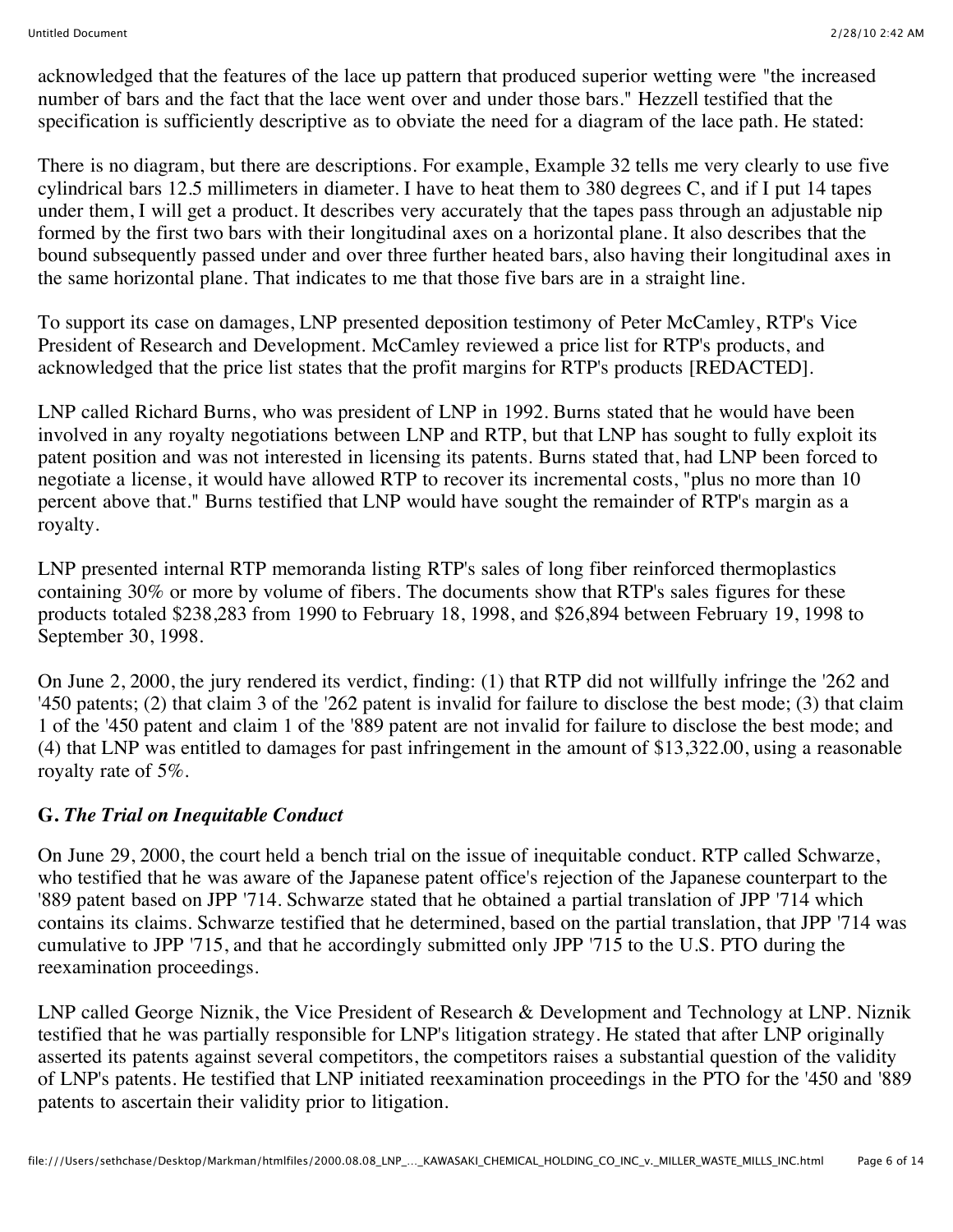#### **H.** *Post-Trial Motions*

On June 16, 2000, RTP moved for judgment as a matter of law on the issues of best mode and damages. RTP contends that the trial testimony conclusively demonstrates that the three features of the claimed invention discussed in Williams' laboratory notebook are undisclosed best modes of practicing the claimed invention. RTP also contends that the jury's damage award is wholly unsupported by the evidence.

On July 17, 2000, the parties filed post-hearing memoranda on the issue of inequitable conduct. The issues raised by the parties include whether JPP '714 is a material reference that LNP and its counsel had a duty to disclose to the U.S. PTO, whether JPP '714 is cumulative of JPP '715, and whether LNP and its counsel acted with an intent to deceive the PTO by withholding this reference.

## **II.** *DISCUSSION*

## **A.** *Standard of Review for RTP's Motions for Judgment as a Matter of Law*

The court may grant RTP's motions for judgment as a matter of law only if "there is no legally sufficient evidentiary basis for a reasonable jury" to have ruled in favor of LNP. *See* Fed.R.Civ.P. 50(a). A district court may overturn a jury's verdict on a motion for judgment as a matter of law only if, upon the trial record, a reasonable jury could not have reached that verdict. *See* Embrex, Inc. v. Service Engineering Corp., 2000 WL 827315, at (Fed. Cir. June 28, 2000).

## **B.** *Best Mode*

## **1.** *Legal principles*

A patent specification must "set forth the best mode contemplated by the inventor of carrying out his invention." 35 U.S .C. s. 112. The best mode requirement applies to all classes of inventions. The Federal Circuit teaches that determining whether a patent fails to comply with the best mode requirement involves two factual inquiries. First, the fact finder must determine whether at the time the applicant filed his patent application, he had a best mode of practicing the invention. Nobelpharma AB v. Implant Innovations, Inc., 141 F.3d 1059, 1064 (Fed.Cir.1998). Second, if the inventor had a best mode, the fact finder must determine whether the best mode was disclosed in sufficient detail to allow a skilled artisan to practice it without undue experimentation. *Id.*

In cases involving multiple inventors, "[b]est mode issues can arise if any inventor fails to disclose the best mode known to him or her." Pannu v. Iolab Corp., 155 F.3d 1344, 1351 n. 5 (Fed.Cir.1998).

A patent specification need not disclose production details. The Federal Circuit has explained that production details "refer to details which do relate to the quality or nature of the invention but which need not be disclosed because they are routine-i.e., details of production about which those of ordinary skill in the art would already know." Great Northern Corp. v. Henry Molded Prods., Inc., 94 F.3d 1569, 1572 (Fed.Cir.1996). The duty to disclose is measured by the claims. *See* Engel Industries, Inc. v. Lockformer Co., 946 F.2d 1528, 1531 (Fed.Cir.1991). For pragmatic reasons, unclaimed subject is generally not subject to the disclosure requirements of s. 112. *Id.*

# **2.** *RTP's position*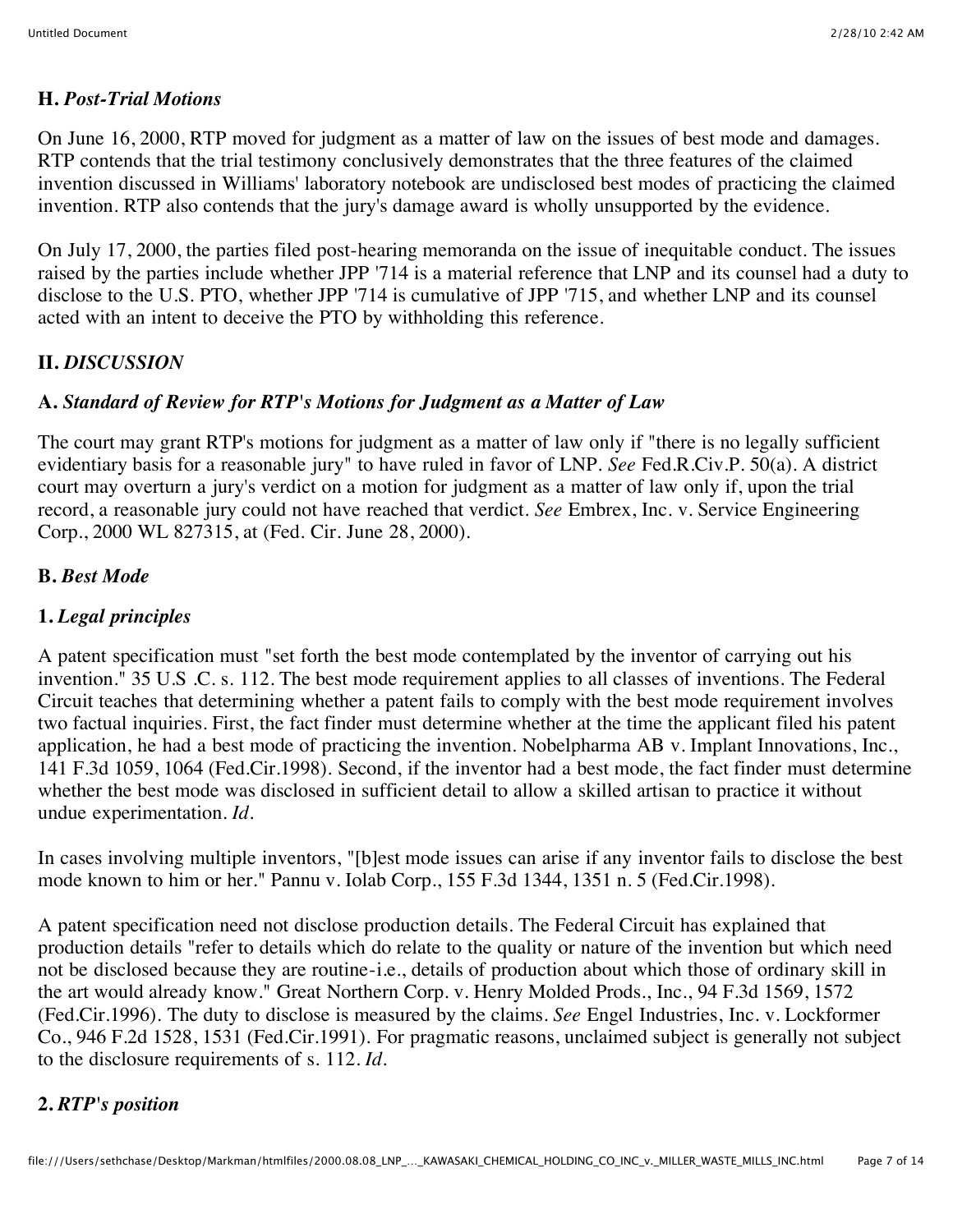RTP contends that Williams' laboratory notebook sets forth Williams' view of the best mode for practicing the claimed invention. RTP points to three features described in Williams' notebook that purportedly are not disclosed in the specification: (1) the use of a grooved roller to separate the laces; (2) the lace path in the wetting tank; and (3) the angle of entry of the laces from the wetting tank into the die. RTP argues that, because the claims of the reissued '450 and '889 patents recite the term "substantially completely wetted," all techniques used by the inventors to increase the wetting of the laces must be disclosed. RTP contends that Williams' notebook conclusively demonstrates that these three features all improve the wetting of the laces as they pass through the wetting tank. RTP argues, moreover, that the patent specification lacks the diagrams set forth in Williams' notebook, and lacks written description of these features.

## **3.** *LNP's position*

LNP argues that the grooved roller discussed by Williams in his laboratory notebook is merely a production detail that was not subject to the disclosure requirements of s. 112. LNP contends that the use of a grooved roller does not improve the degree of wetting of the individual filaments of a fiber strand. LNP points to the trial testimony of Williams that "the grooved roller did not improve the wetting," and that the inventors "were concerned with wetting individual filaments of fiber tows, and the grooved roller did nothing for [them] in that at all." LNP also relies on the testimony of Gibson that the use of a grooved roller is a production detail: "It was an absolute detail and I think you could choose from rollers, pins, combs, plates with holes in, and, in fact, the alternatives would probably be more effective than a grooved roller."

LNP argues that the entry angle of the roving into the exit die was also a production detail. LNP contends that the entry angle might have affected the amount of resin clinging to the exterior of a strand, but that it bears no relation to the wetting of the individual filaments. LNP points to the following testimony of Gibson:

Q. Does the entry of the roving into the exit die affect the wetting of the individual filaments?

A. No. The wetting-the whole teaching of the patents is that the wetting is accomplished by the contact between the roving and the spreader surface. The exit die will have very little effect on the roving. It's simply the hole by which the material exits the bath.

LNP also relies on the testimony of Cogswell that "I don't think the entry into the die was related to the wetting of either the filaments or the strand."

LNP argues that the lace path was fully disclosed in the specification. LNP points to the testimony of Williams that the features of the lace up pattern that produced superior wetting were "the increased number of bars and the fact that the lace went over and under those bars." LNP contends that the design of the spreader bars was fully disclosed in Example 32. LNP relies on the testimony of Hezzell that Example 32 is sufficiently descriptive to obviate the need for a diagram.

## **4.** *The court's findings*

The scope of the disclosure requirement under s. 112 is measured by the claims. Engel Industries, 946 F.2d at 1531. The claimed invention is a plastic whose reinforcement filaments are "substantially completely wetted." Production techniques are most relevant to the best mode inquiry when they directly affect the degree of wetting of the individual filaments of the fiber strand.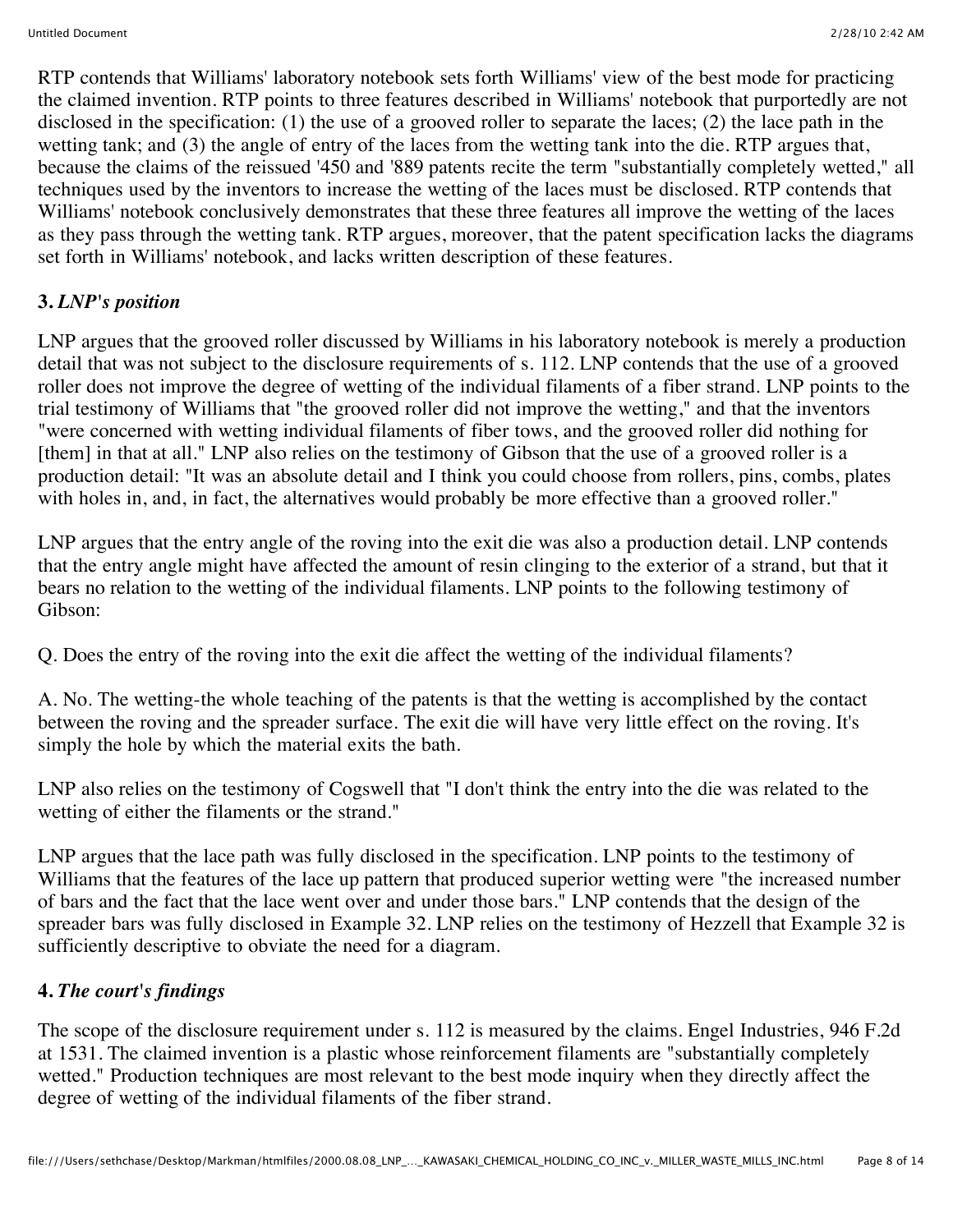The grooved roller provides a means for keeping multiple fiber strands separated as they simultaneously enter the melting chamber. Williams testified that this technique did not affect the wetting of the individual filaments. Gibson testified that the use of a grooved roller was a production detail, and that there were multiple alternatives that would be at least as effective as a grooved roller. This testimony constitutes substantial evidence that the grooved roller does not significantly affect the degree of wetting of the individual filaments, and that use of the grooved roller is a production detail that is not subject to the disclosure requirements of s. 112.

The trial testimony indicates that the entry angle of the strand into the exit die does not affect the degree of impregnation of the resin into the individual filaments, but that it only affects the amount of resin on the exterior surface of the strands. Gibson testified that the entry angle "will have very little effect on the roving," and will not affect the wetting of the individual filaments. Hezzell similarly testified. As with the grooved roller, substantial evidence shows that the entry angle of the strand into the exit die is a production detail.

The witnesses discussed the extent to which the patent specification discloses the preferred design of the lace path, as contemplated by Williams in his laboratory notebook. Williams acknowledged that the lace path is defined by a series of spreader bars in the wetting tank that the lace passes over and under. Hezzell testified that Example 32 provides a detailed written description of the layout of the spreader bars, and that no drawing is needed to explain how to achieve an optimal lace path. This testimony constitutes substantial evidence that the inventors did disclose the preferred design of the lace path through the wetting tank.

The court finds that substantial evidence supports the jury's conclusion that the claims at issue are not invalid for failure to disclose the best mode.

## **C.** *Damages*

RTP contends that no reasonable jury could have awarded damages based on the trial testimony, because the testimony was inadequate. RTP points out that LNP presented no expert testimony on damages. RTP also asserts that LNP failed to present witness testimony to show the extent of RTP's sales of the accused products.

LNP argues that there is no requirement to present expert testimony in support of a damages theory. LNP states that Markey testified that profit margins for RTP's products ranged from [REDACTED]. LNP asserts that Burns testified that, had LNP elected to license its technology to RTP, LNP would have permitted RTP to recoup a 10% profit margin, and that it would seek the remainder of RTP's profits as a royalty. LNP contends that it presented internal RTP memoranda listing RTP's sales of long fiber reinforced thermoplastics containing 30% or more by volume of fibers, and that these documents show that RTP sold \$265,177 of these products from 1990 to September 30, 1998.

In light of Markey's testimony that RTP had a [REDACTED] profit margin on its accused products, the court finds that a reasonable jury could award LNP a 5% royalty rate. RTP's internal documents show that it sold \$265,177 worth of the accused products between 1990 and September 30, 1998. This evidence is sufficient to support the jury's award of \$13,322.00.

## **D.** *Inequitable Conduct*

## **1.** *Legal standards*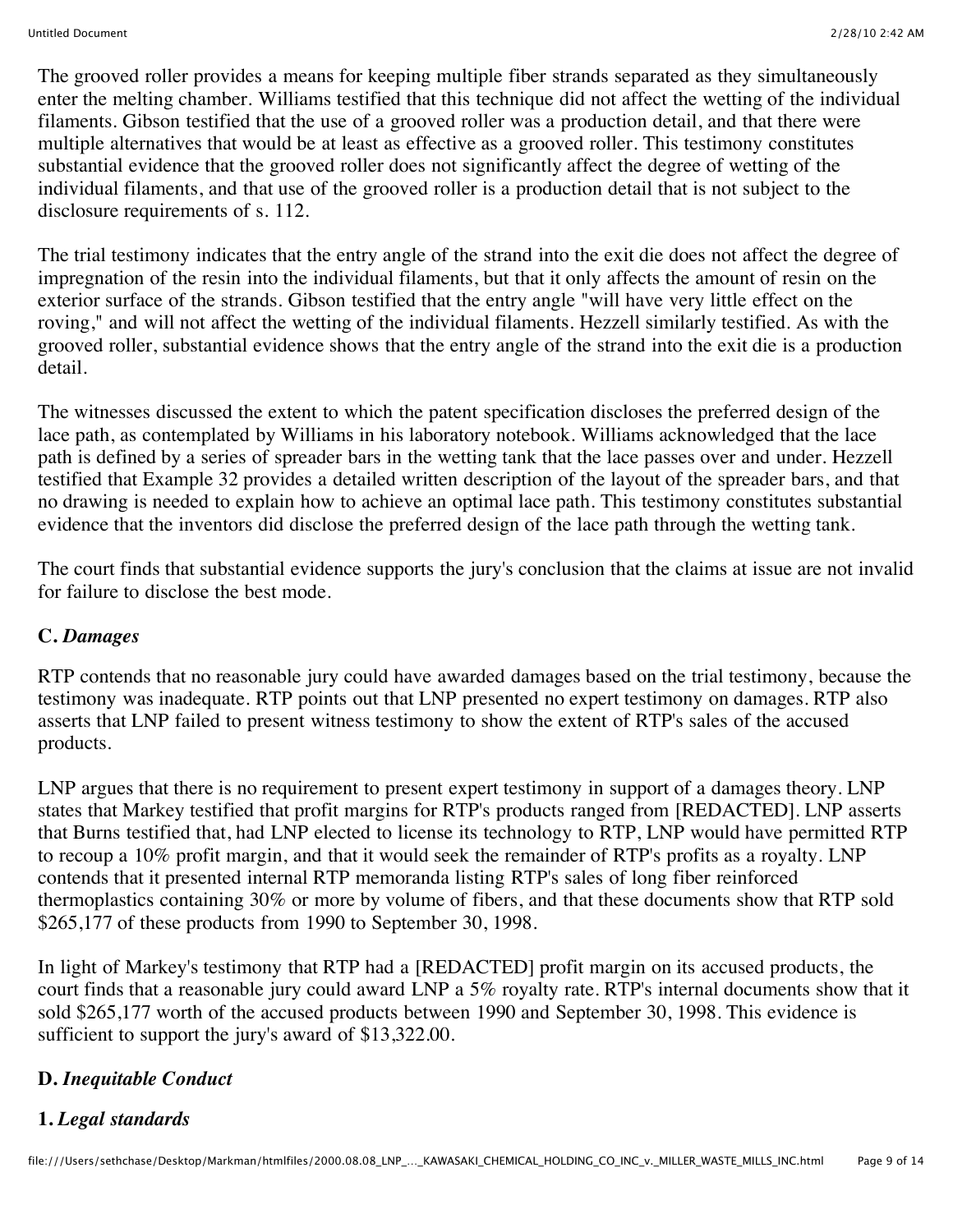The Federal Circuit has explained that a patent applicant's duty to disclose material information to the PTO arises under the general duty of candor, good faith, and honesty found in 37 C.F.R. s. 1.56(a) (1996) ("Rule 56"). The standards articulated in Rule 56 apply to all PTO filings made after March 16, 1992. *See* Molins PLC v. Textron, Inc., 48 F.3d 1172, 1179 n. 8 (Fed.Cir.1995). Because LNP initiated the reexamination proceedings on September 25, 1995, Rule 56 governs the present dispute. Under Rule 56, patent applicants and their patent attorneys have a duty to disclose to the PTO information of which they are aware which is material to the examination of the application. Elk Corp. of Dallas v. GAF Bldg. Materials Corp., 168 F.3d 28, 30 (Fed.Cir.1999); *see also* Critikon, Inc. v. Becton Dickinson Vascular Access, Inc., 120 F.3d 1253, 1256 (Fed.Cir.1997).

A finding of inequitable conduct arising from failure to satisfy the duty to disclose requires clear and convincing proof of: (1) information that is material; (2) knowledge chargeable to the patent applicant of such information and its materiality; and (3) the applicant's failure to disclose such information resulting from an intent to mislead the PTO. FMC Corp. v. Manitowoc Co., Inc., 835 F.2d 1411, 1415 (Fed.Cir.1987); *see also* Key Pharmaceuticals v. Hercon Labs. Corp., 161 F.3d 709, 719 (Fed.Cir.1998); Critikon, 120 F.3d at 1256.

Once materiality and intent have been established, "the court conducts a balancing test and determines whether the scales tilt to a conclusion that 'inequitable conduct' occurred." Critikon, Inc., 120 F.3d at 1256. In balancing materiality and intent, the more material the omission or the misrepresentation, the lower the level of intent required to establish inequitable conduct, and vice versa. *Id.*

## **a.** *What is the definition of materiality?*

Rule 56 establishes the standards for what constitutes a material prior art reference. Rule 56 provides in relevant part that information is material to patentability when:

(1) It establishes, by itself or in combination with other information, a prima facie case of unpatentability of a claim; or

(2) It refutes, or is inconsistent with, a position the applicant takes in:

(i) Opposing an argument of unpatentability relied on by the Office, or

(ii) Asserting an argument of patentability.

37 C.F.R. s. 1.56(b) (1996); *see also* Manual of Patent Examining Procedure ("MPEP") s. 2001.05. Rule 56 further provides that:

[a] prima facie case of unpatentability is established when the information compels a conclusion that a claim is unpatentable under the preponderance of evidence, burden-of-proof standard, giving each term in the claim its broadest reasonable construction consistent with the specification, and before any consideration is given to evidence which may be submitted in an attempt to establish a contrary conclusion of patentability.

37 C.F.R. s. 1.56(b) (1996).

Materiality of an uncited prior art reference can be shown by evidence that the applicant cited the prior art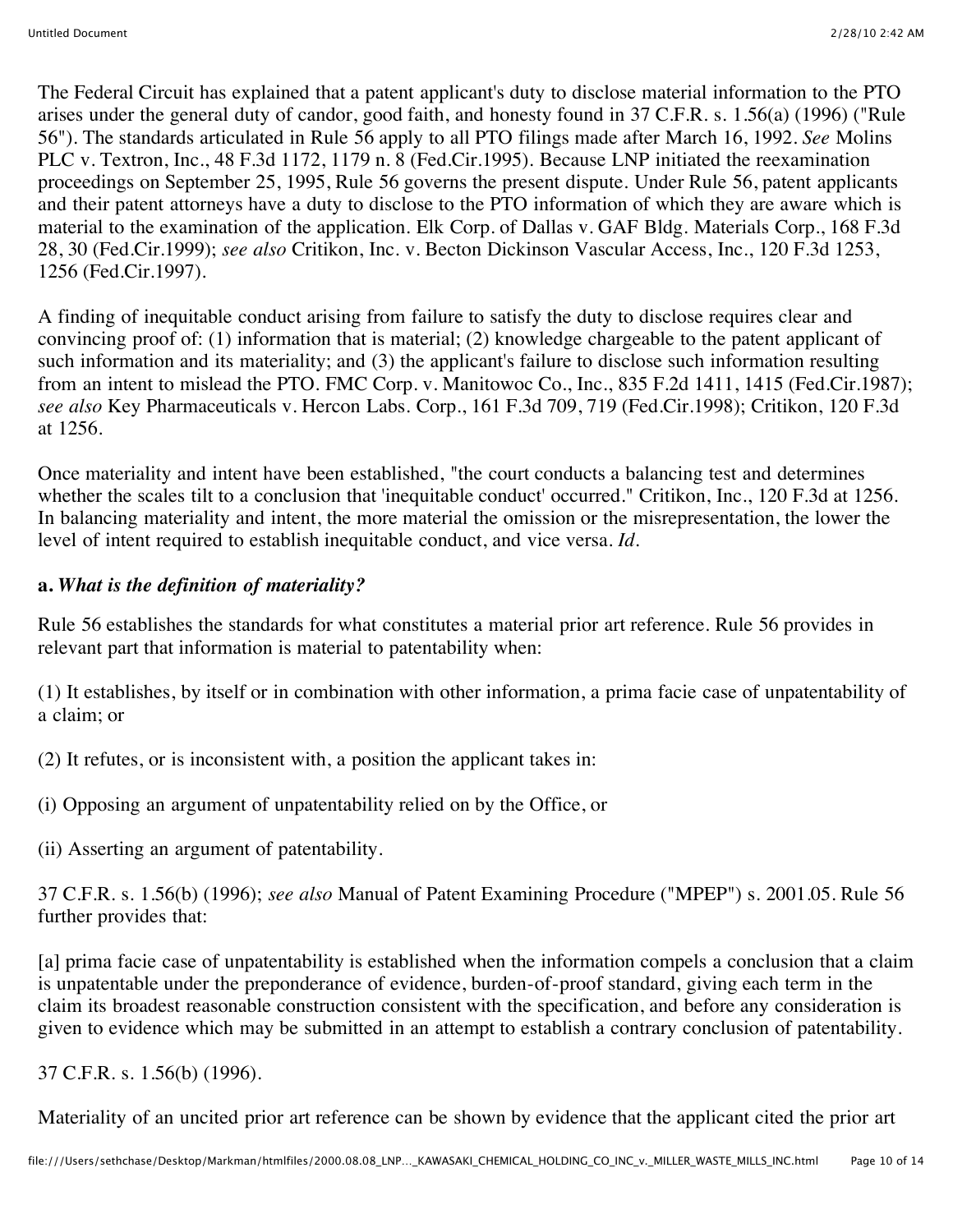in related foreign prosecutions. *See* Molins, 48 F.3d at 1180. If the uncited prior art provided a basis for a foreign patent office's rejection of counterpart application, then the inference of materiality is especially strong. *See* MPEP s. 2001.06(a) ("The inference that such prior art or other information is material is especially strong where it is the only prior art cited [in a foreign patent application] or where it has been used in rejecting the same or similar claims in the foreign application."). While the MPEP does not have the force of law, it is entitled to judicial notice as an official interpretation of statutes or regulations as long as it is not in conflict therewith. *See* Litton Systems, Inc. v. Whirlpool Corp., 728 F.2d 1423, 1439 (Fed.Cir.1984), implied overruling recognized on other grounds, Braun Inc. v. Dynamics Corp., 975 F .2d 815 (Fed.Cir.1992).

An applicant has no duty to submit information which is not material to the patentability of any existing claim. 37 C.F.R. s. 1.56(a). Moreover, the PTO has explained that "[w]hile information may be material under the definition, there is no duty on an individual to disclose the information if the information is unknown to the individual." 57 Federal Register 2026 (Jan. 17, 1992). The PTO has also noted that "there can be no duty to disclose the information if it is material only in combination with unknown information." *Id.; see also* MPEP s. 2001.05.

A material reference need not be disclosed if the reference is cumulative or less material than those already before the examiner. Elk Corp., 168 F.3d at 31; *see also* Engel Industries, Inc. v. Lockformer Co., 946 F.2d 1528, 1534 (Fed.Cir.1991) ("When a reference is cumulative to other prior art that was before the examiner, the element of materiality is not established, and inequitable conduct can not lie.").

## **b.** *How does the court determine if the applicant intended to deceive the PTO?*

If the court determines that a patent applicant has failed to disclose a material reference to the PTO, the court must determine whether the applicant did so with the intent to deceive or mislead the PTO. To do this, the court must examine: (1) what information the applicant had; (2) whether the applicant understood or appreciated that the information they had was material to patentability; and (3) whether the applicant had the intent to deceive or mislead the PTO by not disclosing the material information. *See* Kingsdown Medical Consultants, Ltd. v. Hollister Inc., 863 F.2d 867, 872-76 (Fed.Cir.1988).

In determining intent, the court views the involved conduct, in light of all the evidence, including evidence indicative of good faith. To show intent, "clear and convincing evidence must prove that an applicant had the specific intent to accomplish an act that the applicant ought not to have performed, viz., misleading or deceiving the PTO." Molins, 48 F.3d at 1181.

# **2.** *RTP's position*

RTP alleges that the '450 and '889 patents are unenforceable because LNP committed inequitable conduct by failing to disclose JPP '714 to the PTO during the reexamination proceedings. RTP states that the Japanese patent office rejected the Japanese counterpart application to the '889 patent in light of JPP '714. RTP asserts that the Japanese patent office's rejection of the counterpart application in light of JPP '714 creates an especially strong inference of materiality. MPEP s. 2001.06(a). RTP contends, moreover, that JPP '714 is not cumulative of JPP '715, because JPP '714 discloses physical data of the claimed product that is absent in JPP '715. RTP argues that Schwarze was aware of the Japanese patent office's rejection in light of JPP '714, and that Schwarze knowingly and intentionally withheld the reference from the U.S. PTO during the reexamination proceedings. RTP contends, moreover, that if LNP had disclosed JPP '714 to the U.S. PTO, then it would not have been able to overcome the U.S. patent examiner's rejection of the claims in light of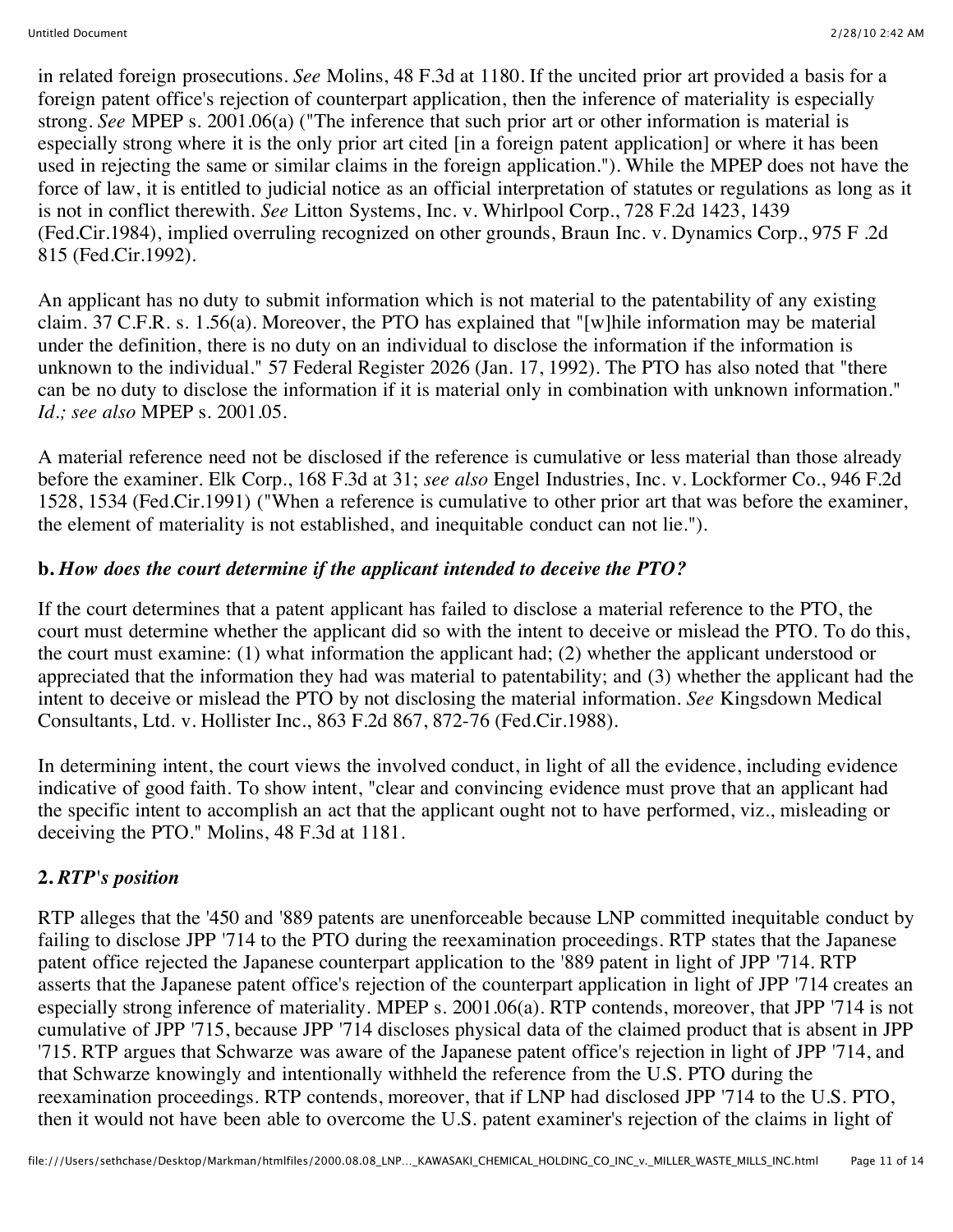Hattori.

## **3.** *LNP's position*

LNP argues that JPP '714 is immaterial, because it describes a three-component plastic comprised of resin, fibers, and a filler material, and because the reference specifically refers to bundles of fibers in a molded product. LNP states that the claims of its patents refer to a two-component plastic comprised of resin and fibers, and that the filaments of the claimed invention are not bundled, but are randomly dispersed throughout the plastic. LNP points out, moreover, that RTP never contended during the first trial in this case that the patents at issue were invalid in light of JPP '714.

LNP contends, moreover, that JPP '714 is cumulative of JPP '715. LNP contends that the only difference between the references is that JPP '714 discloses certain physical data of the claimed material, and that JPP '714 states that the molded pieces using the claimed pellets "are free from problems such as molding anisotropy and warpage." LNP argues that these physical characteristics are attributable to the filler material disclosed in the patent, as the detailed description of JPP '714 states that the filler is added "for the purpose of reducing molding anisotropy and warpage during production of the reinforced pellets."

LNP argues, moreover, that it had no intent to deceive the PTO. LNP explains that it initiated reexamination of the '450 and '889 patents in order to ascertain their validity prior to asserting the patents against competitors. LNP contends that it would have been contrary to its goal of establishing the validity of its patents to knowingly withhold material prior art.

## **4.** *The court's findings*

## **a.** *Was JPP '714 material?*

MPEP s. 2001.06(a) provides that there is an "especially strong" inference of materiality when a prior art reference is cited as the basis for a rejection of a foreign counterpart application. In this case, the Japanese patent examiner rejected the Japanese counterpart application to the '889 patent because he concluded that "there is no substantial difference between the fibers of the present invention and those of JPP '714," and that the "state of dispersion of the fibers in the fiber-reinforced molded articles can be suitably controlled." These are the two essential characteristics of LNP's claimed plastics. Based on the examiner's comments, it appears that JPP '714 is a material reference.

Three factors indicate that JPP '714 may be less material than the Japanese examiner suggests. First, JPP '714 discloses a three-component plastic comprising fibers, resin, and a filler material. JPP '714 expressly attributes some of the improved physical characteristics of the material to the use of the filler. LNP's claimed plastic does not contain such a filler.

Second, JPP '714 refers to "fiber bundles" in its claims and throughout its written description. An essential characteristic of LNP's claimed invention is that the individual filaments are randomly dispersed throughout the resin.

Third, RTP was aware of JPP '714 before the first trial, and specifically listed JPP '714 in the pre-trial order as a prior art reference that anticipates or renders obvious LNP's claimed inventions. RTP, however, elected not to base its invalidity defense at trial on JPP '714. If JPP '714 was sufficiently material to negate the patentability of LNP's asserted claims, RTP would have relied on it at trial. Since RTP based its invalidity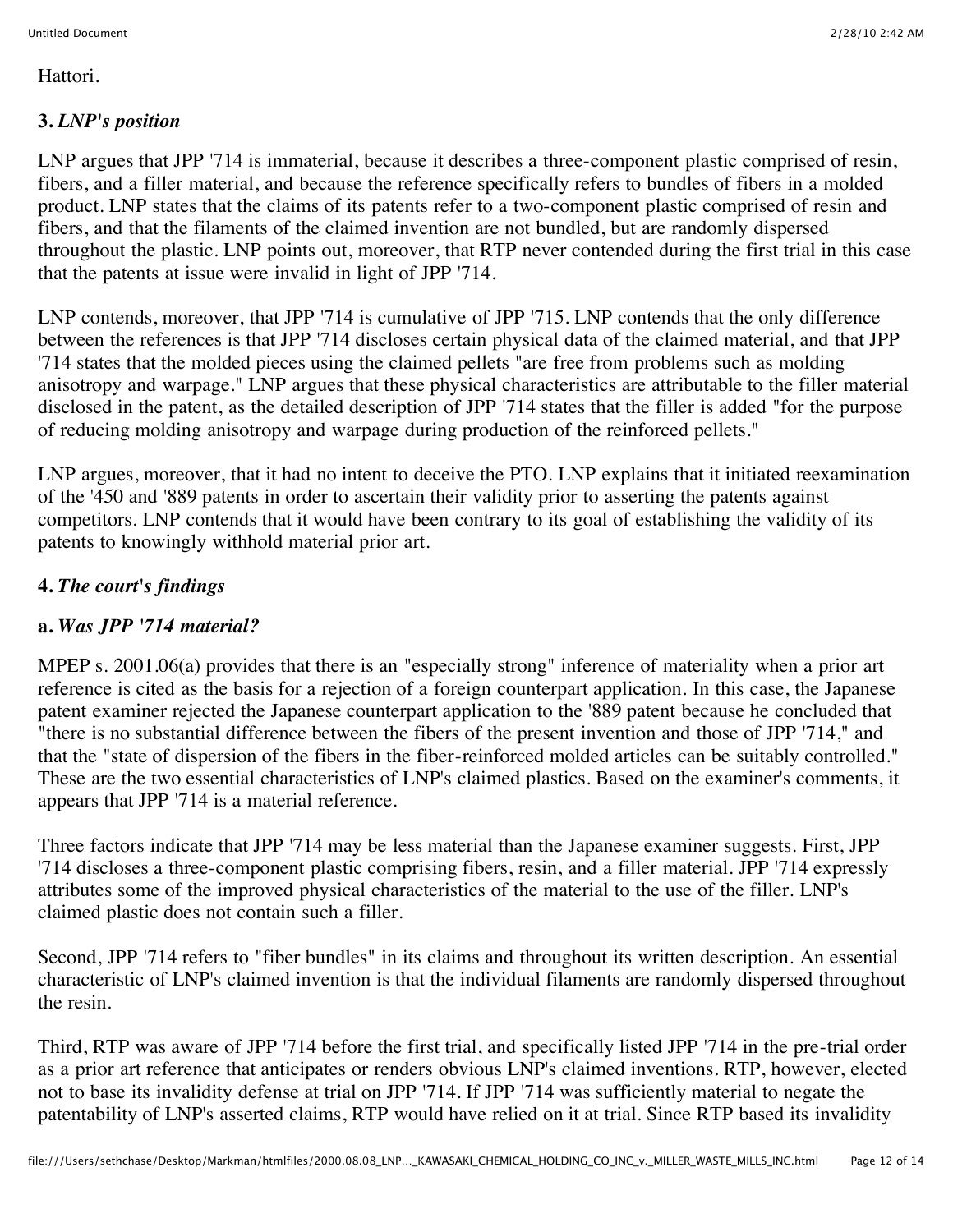defense on the Hawley, Bradt, and Hattori patents, it appears that JPP '714 is less material than these other patents.

Despite these factors relied on by LNP to show the immateriality of JPP '714, the court nonetheless finds that it is a material reference. Following the Japanese patent examiner's rejection based on JPP '714, it was for the U.S. patent examiner, and not LNP, to determine whether the reference is immaterial.

# **b.** *Is JPP '714 cumulative of JPP '715?*

The primary distinctions between JPP '714 and JPP '715 are that JPP '714 discloses a table of physical characteristics of the claimed material, and that it states that the molded pieces using the claimed pellets "are free from problems such as molding anisotropy and warpage." The statement in JPP '714 regarding "anisotropy and warpage" does not appear to be relevant to the present dispute, as JPP '714 expressly attributes the claimed material's resistance to anisotropy and warpage to the use of a filler material, such as mica. LNP's claimed plastics do not use a filler material. As such, the statement in JPP '714 directed to "anisotropy and warpage" does not disclose additional characteristics of the prior art beyond those disclosed in JPP '715 that are relevant to the claimed invention.

The table of physical characteristics disclosed in JPP '714 provides data on the flexural strength properties of the claimed material. This data is not provided in JPP '715. As described in the court's December 17, 1999 Opinion, the flexural strength data could be used by an examiner to determine whether the material claimed in JPP '714 inherently possesses the characteristics of random fiber dispersal. *See* 77 F.Supp.2d at 556 ("Given the flexural modulus of a specimen, it is possible to extrapolate backwards to determine how thoroughly wetted the reinforcement filaments were in the pellets and strand."). Moreover, the flexural strength data are directly relevant to the prosecution of claim 6 of the '450 patent, which recites a product that attains "at least 70% of the theoretically attainable flexural modulus." The court finds that JPP '714 discloses data that are absent from JPP '715, and that these data would have been useful to the U.S. examiner in the reexamination proceedings. The court accordingly finds that JPP '714 is not cumulative of JPP '715.

## **c.** *Did LNP intend to deceive the PTO?*

Having determined that JPP '714 is a material, non-cumulative reference, the court must determine whether LNP and its counsel acted with an intent to deceive the PTO. In this case, the court first looks to LNP's motives for initiating reexamination proceedings. Niznik testified that LNP decided to initiate reexamination proceedings in response to competitors' assertions that the patents in suit are invalid in light of the prior art. He stated that LNP sought to ascertain the validity of its patents prior to asserting them in litigation.

The court identifies no credible motive for LNP to initiate reexamination proceedings and undertake the costs and risks of litigation with knowledge that it withheld material prior art from the examiner. LNP could reasonably foresee, as the events in the case have demonstrated, that RTP would investigate the prosecution histories of foreign counterparts of LNP's patents to identify material prior art. Knowingly withholding a material reference like JPP '714 would have been inconsistent with LNP's goal of evaluating the validity of its own patents prior to litigation.

The court next considers the conduct of LNP and its counsel during the reexamination proceedings, in light of the information they had during the proceedings, and the extent to which they were aware of the significance of the information. Schwarze testified that he was aware of the rejection by the Japanese